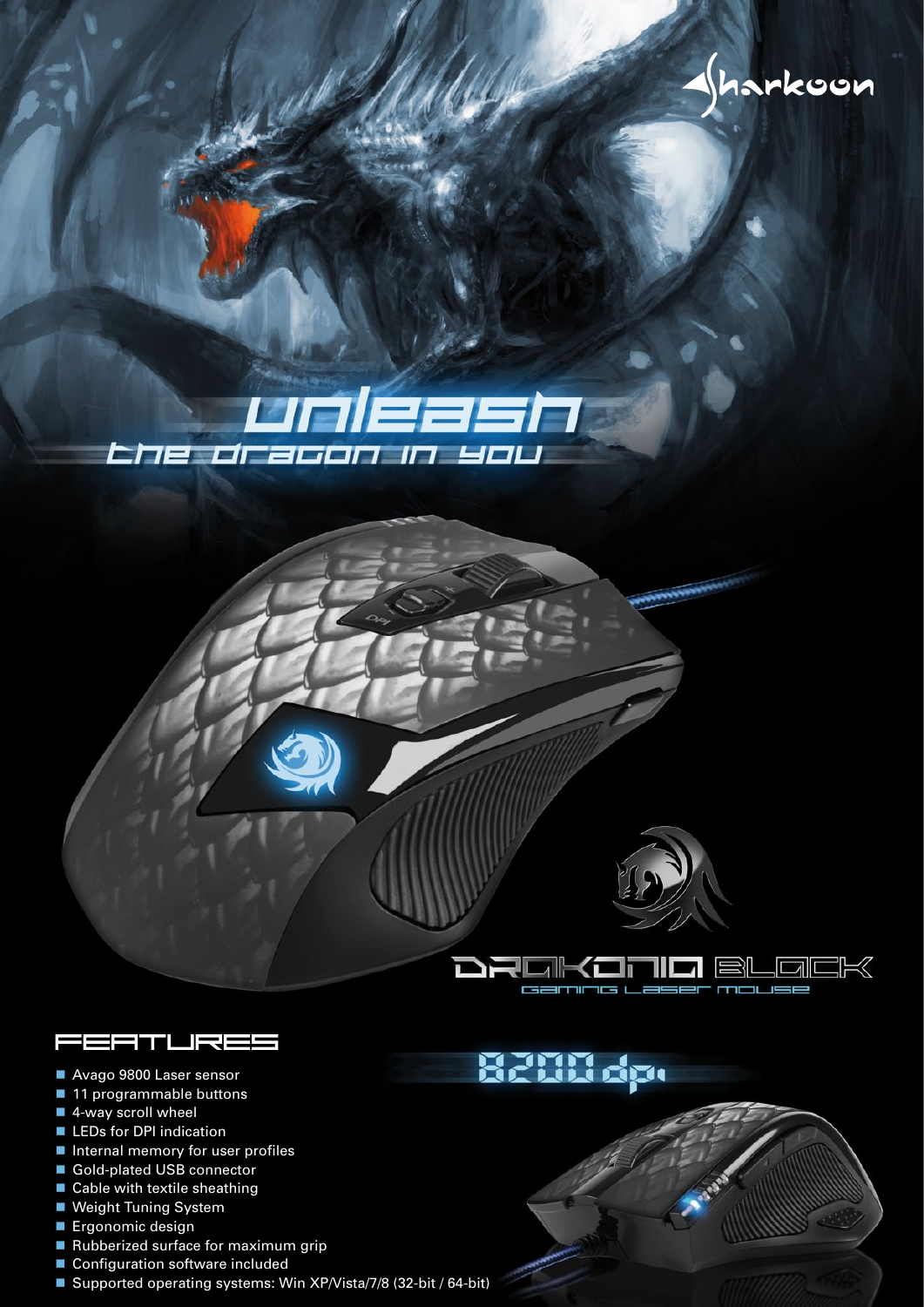## Thumb buttons (freely programmable)

DPI selector (freely programmable)

4-way scroll wheel (freely programmable)

Game button (freely programmable)

Cable with textile sheathing

CE FC

DPI LEDs

Rubberized sides for maximum grip

Avago ADNS-9800 8200 DPI laser sensor

Weight Tuning System 6x 5 g